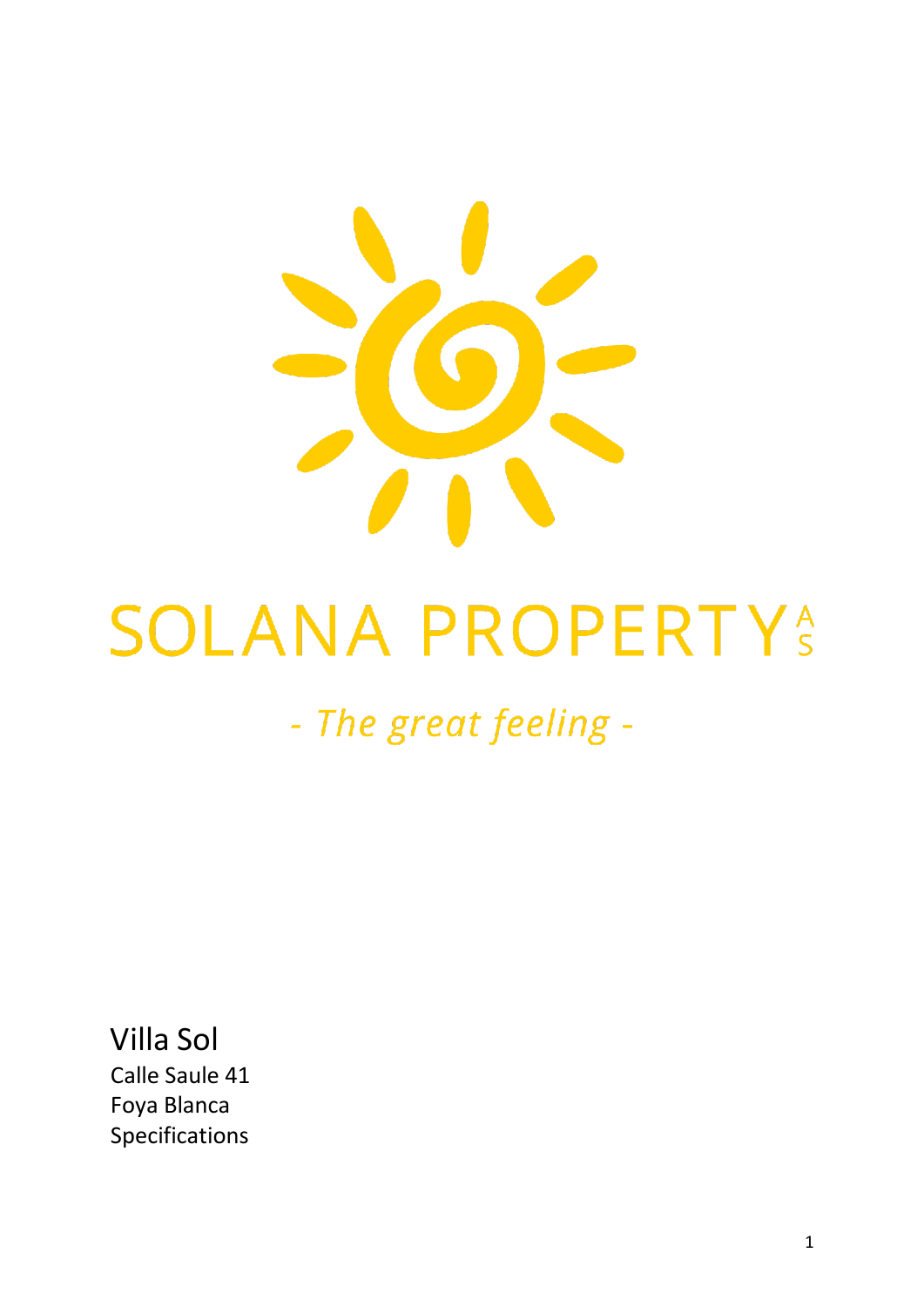

# **ENERGY CLASS: A**

The energy classification is very important regarding reducing costs to heat in winter and cool the villa during summer. We have looked for, and chosen, solutions that could reduce the leakage of energy, and hence reduce the costs to run the villa. This is insulation in the roof, the walls, the floor, all bridges between inside and outside, windows and doors. The energy class is certified from and external company, and the certificate is a part in the Obra Major, authorized by the Notarius.

This means the villa will be nice and cool during the summer, and warm during the winter. Since the heating is in the floor, you will never feel the tile floor as uncomfortable.

#### **WATER PROOF ROOF:**

The roof has been certified as sealed by an external company. The requirement for a test is 24 hour with 10 cm water on the roof. Our entrepreneur, CanaryAlfaz, extended the test to a week. No leakages appeared. This certificate is also part of the Obra Major, authorized by Notarius.

#### **INTERIOR DETAILS:**

#### 1) Living and Dining Room

- a) Windows and patio doors: Low emission, extremely well insulated. Dark brown window frame, pwc. Large sliding doors that may open the living room towards the patio. Very elegant and seamless feeling of indoor and outdoor area. One opening door with key lock from both inside and outside. Kitchen door is also an opening door with locks inside and outside, in pwc.
- b) Fireplace: Gas with two-way glass windows. Remote controller TYPE: GLOBAL 100 CORNER GBI. Filled with white small stones in flame area. Connected to a gas tank by the entrance gate, 1500 liter.
- c) Floor heating: Water pipes (plastic tubes) well distributed, controlled with thermostat. Water is heated by gas. Gas tank by the entrance gate. Programmable timer on the thermostat.
- d) Air conditioning 2 indoor units
- e) Balanced ventilation system, in and out
- f) TV and Internet access point: Cabling made ready. Fiber is installed in Foya Blanca. Reliable vendors of Fiber.
- g) Led spots in the ceiling, Viabizzuno from Spazio Vbo Valencia s.l.
- h) Floor tiles (same in all rooms): Grey 60x60 cm TYPE, floor list Manufacturer: "PERONDA" 60,7 X 60,7cm: PORCEL RECTIF. ALSACIA
- i) Interior Walls: Concrete walls, painted. Color: White with a touch of soft ocre colour, gipstype paint.

# 2) Kitchen

- a) Cupboards and drawers: Glossy white. Hard surface. Delivered from http://Cocinas.com
- (1) 22 mm mdf with a polylaminated foil, and handles recessed in the door. TYPE: Croacia.
- b) Top: Natural stone in black granite
- c) Sink: Steel sink 50 cm, TYPE: FRANKE CUBETA P: 1936037
- d) Water Tap: TYPE: TREX
- e) Frigde and freezer: Combined. http://www.balay.es/catalogo-electrodomesticos/frigorificos-ycongeladores/combinados/integrables/3KI7014F
- f) Cooktop (stove): 4 plates, induction: Placas/induccion/3EB965LR
- g) Owen: Hornos/60-cm/3HB506XM
- h) Microwave: Microondas/integrables/3WM360XIC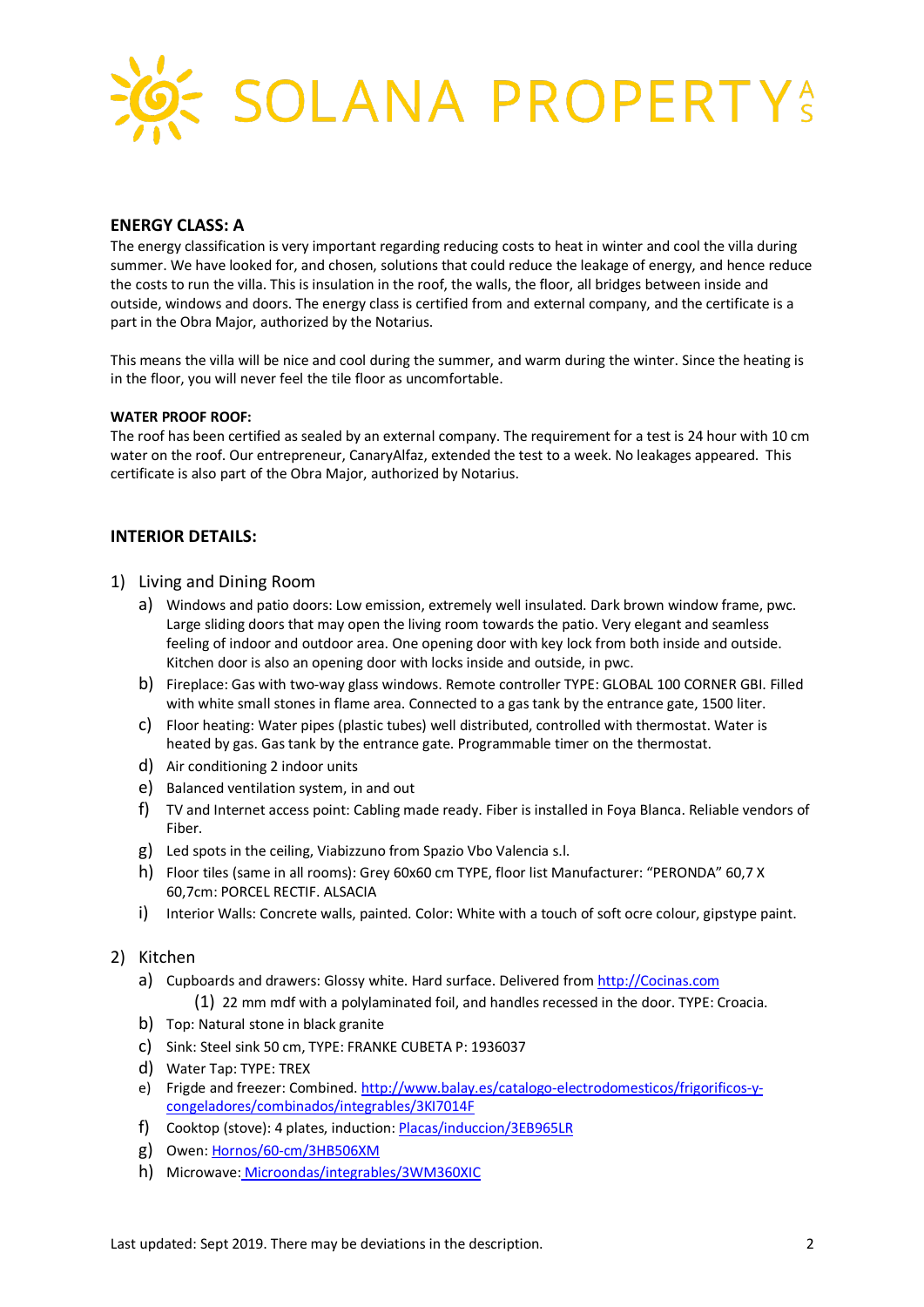

- i) Extractor:Campanas/wallchimneyhoods/3BC894XM
- j) Dishwasher:Lavavajillas/60-cm/3VH385NA
- k) Hot water in tap: Solar heated (see spec at no 6) combined with gas for top heating
- l) Video controlled remote gate opener (mounted on the wall in the hallway)

# 3) Bedrooms

- a) The Grand Master Bedroom upstairs has a spectacular sea and mountain view from the bed and have a very delicate and light bathroom and a walk in closet en-suite. Thermostat controlled floor heating (water tubes heated by gas), air condition, electric sun screens and balanced ventilation. Floor tiles 60x60 cm. Large floor to roof windows and doors to solarium. Tv and internet access points. Remote gate opener telephone wall mounted. The walk in closet has large sliding doors from floor to roof, and mounted shelves and drawers. Ceiling mounted cylinder led spots.
- b) Bedroom 1: Wardrobe with sliding doors and shelves, Floor heating (water tubes heated by gas), Air condition, Electric sunscreen, Balanced ventilation, Floor tiles 60x60 cm, Large floor to roof windows/doors to patio. Ceiling mounted cylinder led spot.
- c) Bedroom 2**:** Wardrobe with sliding doors and shelves, Floor heating (water tubes heated by gas), Air condition, Electric sun screen, Balanced ventilation, Floor tiles 60x60 cm, Large floor to roof windows/doors to patio. Ceiling mounted cylinder led spot.
- d) Bedroom 3**:** Wardrobe with sliding doors and shelves, Floor heating (water tubes heated by gas), Air condition, Sunscreen, Balanced ventilation, Floor tiles 60x60 cm, Large floor to roof windows/doors to patio. Ceiling mounted cylinder led spot.

# 4) Bathrooms

- a) Master Bathroom**:** Double porcelain sink with cupboard, mirror and light, wall hanged porcelain toilet with soft close seat and lid, rainfall shower and handheld shower head, towel dryer (water heated from gas), thermostat-controlled floor heating (water heating from gas), balanced ventilation extractor, frosted windows for maximum light with opening. Tiles on the wall "BALDOCER" BLANCO BRILLO 30X90 cm and on the floor "BALDOCER" LEEDS BONE 30X90cm. Led spots.
- b) Bathroom 1: Double porcelain sink with cupboard, mirror and lights, wall hanged porcelain toilet with soft close seat, rainfall shower and a hand-held shower head, towel dryer (water heated from gas), floor heating (water heating from gas), balanced ventilation extractor, frosted windows, prepared tap and drain for a washing machine. Led spots.
- c) Bathroom 2: Single porcelain sink with furniture, mirror, light, wall hanged porcelain toilet with soft close seat, rainfall shower and a hand-held shower head, towel dryer (water heated from gas), floor heating (water heated from gas), balanced ventilation extractor. Led spots.

# 5) Heating system:

- a) Gas heater, with gas tank, 1500 liters in the garden. TYPE: REPSOL
- b) Mounted tubes in all floors and Floor towel rails.
- c) Separate thermostats and zones for each bedroom, bathroom and the living room and kitchen area.

# 6) Hot Water (for tap and shower):

- a) TYPE: VAILLANT ECO TECPRO
- b) Solar panels on roof Size120x200cm, 2 UNITS
- c) Water Tank in the garage, 500 liters
- d) Gas burner for "top heating", starts automatically if temperature too low.
- e) Circulation pump to ensure hot water in tap immediately.

# 7) Ventilation System:

- a) TYPE: AKOR BPHR
- b) Balanced ventilation is installed. Extractor in each bathroom and in the kitchen
- c) Fresh air in living room and each bedroom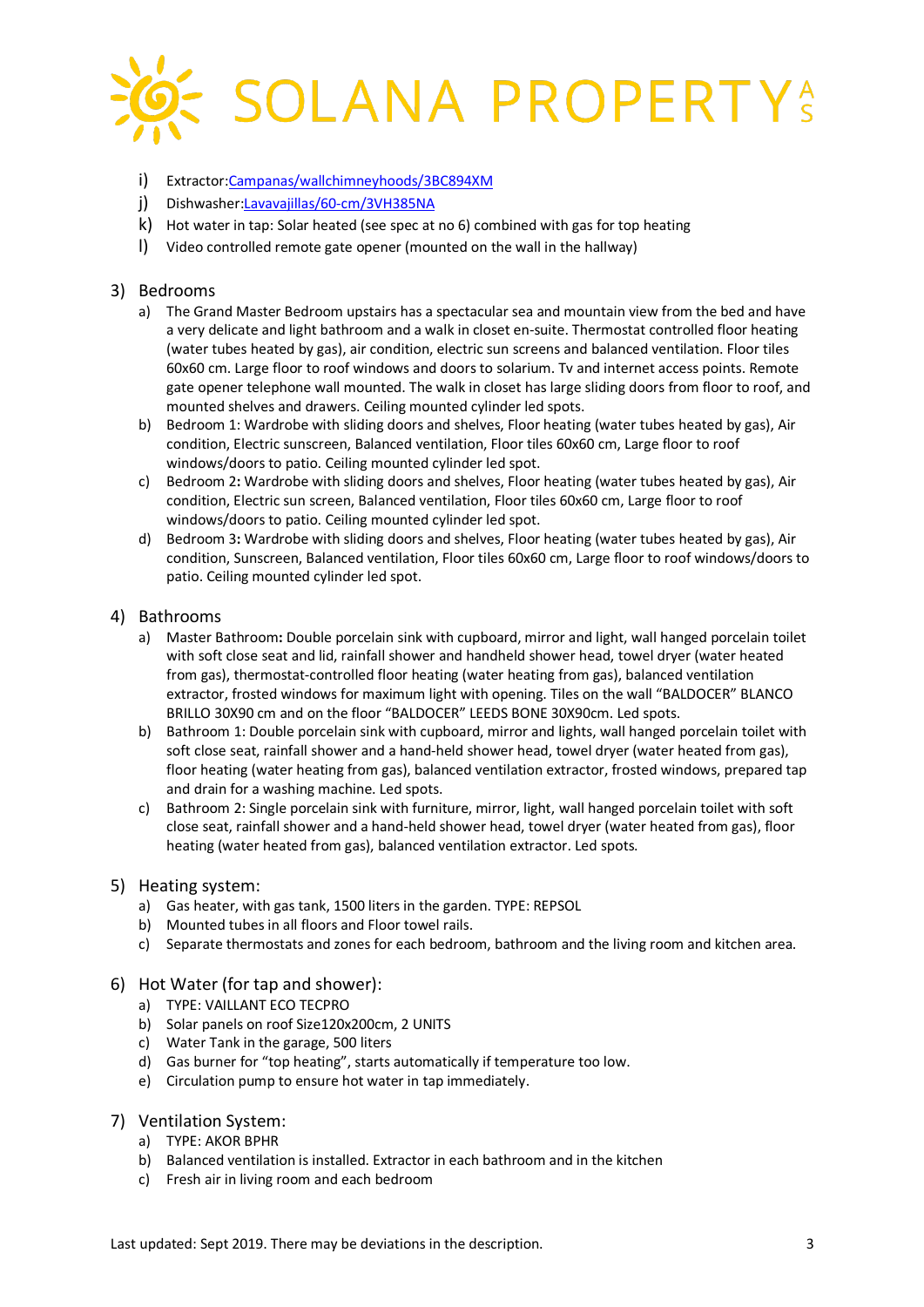

d) 90% reuse of energy (cooling in summer and heating in winter)

#### 8) Air conditioning:

- a) Kitchen: Mitsubishi SRK35ZM-S
- b) Livingroom: Mitsubishi SRK35MP-S
- c) Bedroom 2: Mitsubishi SRK25ZM-S
- d) Bedroom 3: Mitsubishi SRK253uZM-S
- e) Bedroom 4: Mitsubishi SRK20ZM-S
- f) Master Bedroom 1: Mitsubishi SRK35ZMP-S
- g) Indoor units are mounted in each bedroom above the door to avoid draft, and two units in living room.
- h) Four outdoor units are placed on the ground at the north-west side, two units are double, and two units are single.

### **EXTERIOR DETAILS**

- 9) Roof Terrace Solarium:
	- a) With a beautiful sea and mountain view
	- b) Seam less glass rails without a hand rail with a wow factor. Only floor mounted
	- c) Direct access from staircase and from Master bedroom.
	- d) Extremely delicate.
	- e) Same tiles as patio.
	- f) Privacy
	- g) Drain system

#### 10) Patio:

- a) Tiles: Hiqh quality porcelain grey anti-slip tiles, 60,7x60,7 cm TYPE: ALSACIA/PORCELANICO. A darker crown frames the pool.
- b) Wide staircase from the patio to the pool, with very few steps, so ensure easy access from pool area to the villa.
- c) Closed courtyard, screened from street view. Several patios around the house, with very few stairs. Easy access.
- d) Drains make sure the excess water from cleaning and rain will not fill the pool.
- e) Water taps for cleaning.
- f) Led lights in garden

#### 11) Pergola:

a) Made of concrete, large beams to ensure a nice shade area, outside the living room, without pillars in corners. Black inside the frame.

#### 12) Pool:

- a) Beautiful pool with 2x2 cm mosaic tiles in a delicate blue color TYPE: GRESITE/NIEBLA
- b) Size Pool: 9x4m2 plus staircase
- c) Pool pump TYPE: ASTRAL. Skimmer: PS POOL SKIM
- d) Rounded corners for easy maintenance and cleaning. Wide stairs for easy access.
- e) Depth from 1,20 m 1,60 m.
- f) Step on shower next to pool with drain
- g) Light in pool
- h) Pump house by the entrance gate